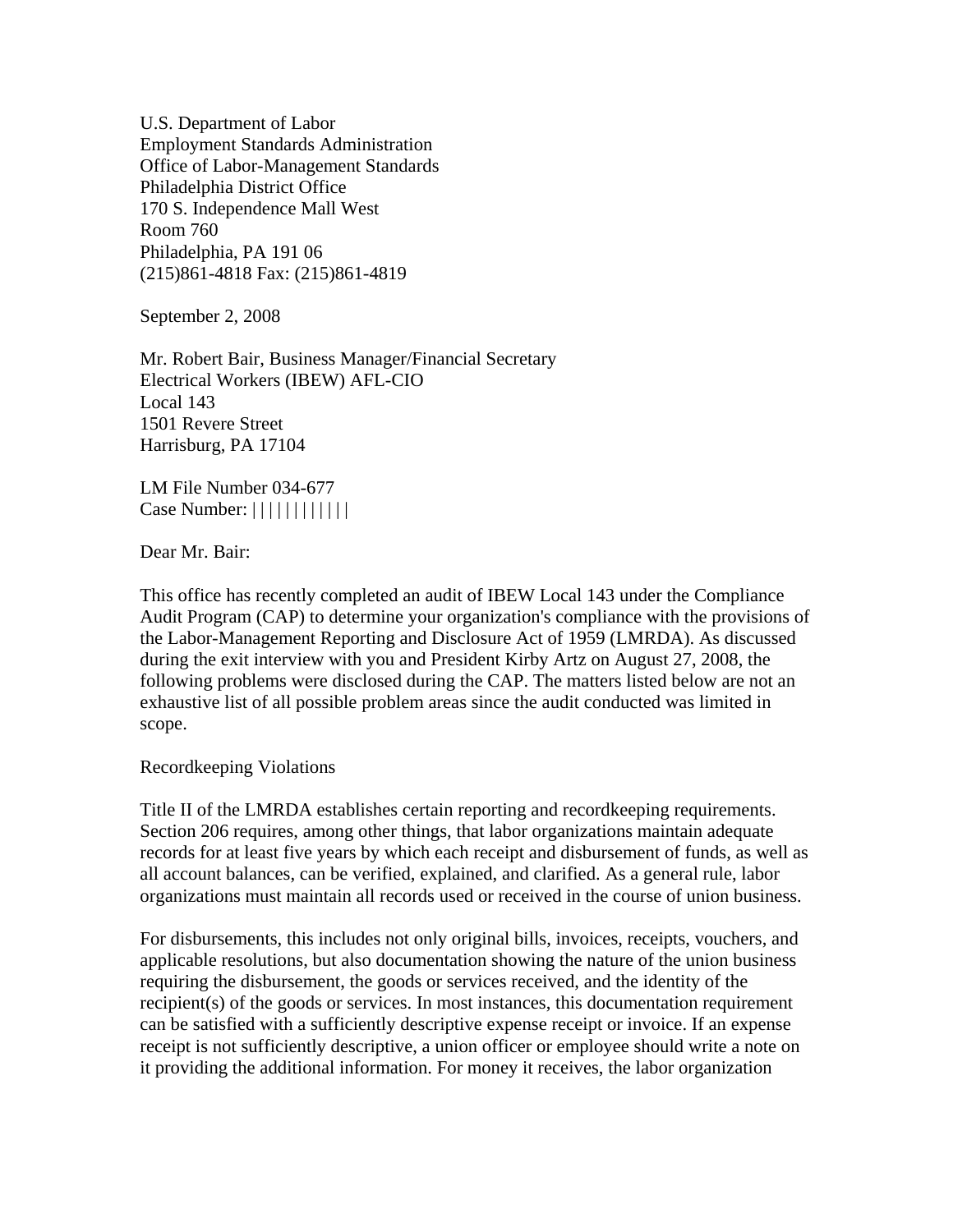must keep at least one record showing the date, amount, purpose, and source of that money. The labor organization must also retain bank records for all accounts.

The audit of Electrical Workers IBEW 143's 2007 records revealed the following recordkeeping violations:

## 1. General Reimbursed Expenses

Local 143 did not retain adequate documentation for reimbursed expenses incurred by former Business Manager/Financial Secretary | | | | | | | | | | | | | | | | | totaling at least \$8,000.00. For example, | | | | | | | | | received check # | | | | | | | for \$2,511.18 as a reimbursement for travel expenses  $||||||||||$  incurred while conducting union business. Union records did not contain backup documentation verifying the purpose of  $\left[ \begin{array}{c} | \\ | \end{array} \right]$ travel. Receipts for some disbursements were also missing from union records. During the audit OLMS obtained documentation verifying that the reimbursed travel expenses totaling \$2,511.18 were incurred by | | | | | | | | | while attending mandatory officer trainings and meeting in August, September and October of 2007.

Labor organizations must obtain and retain original receipts, bills, and vouchers for all disbursements. This includes not only original bills, invoices, receipts, vouchers, and applicable resolutions, but also documentation showing the nature of the union business requiring the disbursement. The president and treasurer (or corresponding principal officers) of your union, who are required to sign your union's LM report, are responsible for properly maintaining union records.

# 2. Market Recovery Fund Disbursements

Local 143 did not retain adequate documentation for funds disbursed from the market recovery fund totaling \$4,000.00. IBEW 143 disbursed three undocumented market recovery fund checks during the audit year. The first two checks went to G.E. Services for a total of \$3,000.00. The last check was to HERRE BROS for \$1,000.00. Union records note the purpose of all three checks was market recovery fund payments. Union records did not contain bid proposals or contracts for any of the disbursements. In addition union records did not contain authorization for one of the market recovery fund disbursements.

During the audit OLMS contacted G.E. Services and HERRE BROS. Representatives for both companies attested that they did not sign a contract or submit any paper work to IBEW 143 for the above mentioned market recovery funds they received. Representatives for both companies confirmed entering into verbal agreements with IBEW 143 to provide market recovery funds for specified projects. The purpose of the funds was to pay the wages of IBEW 143 members that worked on the projects. The only paper work both companies submitted to IBEW 143 was invoices to receive payment once the projects were complete.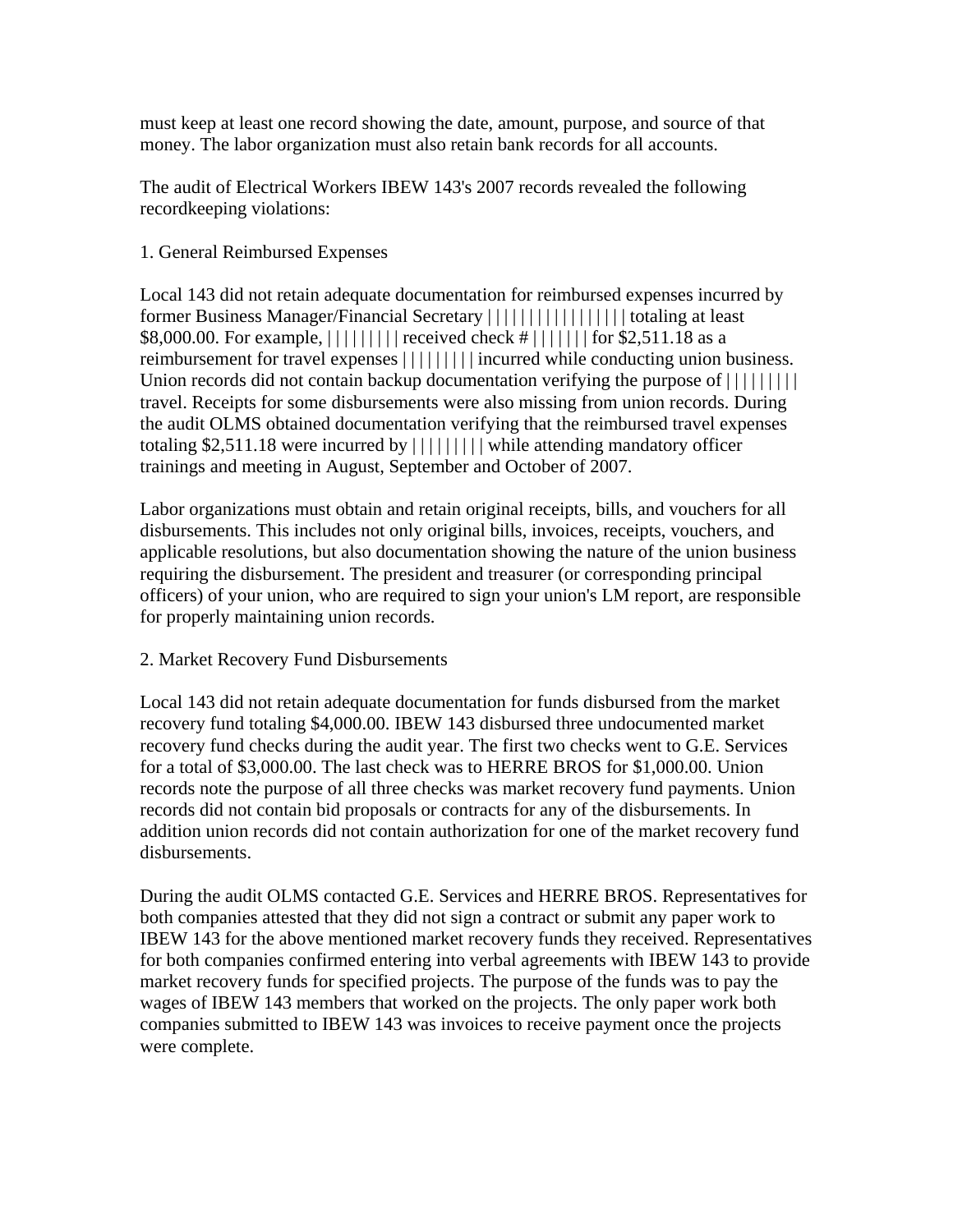Labor organizations must obtain and retain original receipts, bills, and vouchers for all disbursements. These documents must provide the nature of the union business requiring the disbursement, the goods or services received, and the identity of the recipient(s) of the goods or services. The president and treasurer (or corresponding principal officers) of your union, who are required to sign your union's LM report, are responsible for properly maintaining union records.

## 3. Petty Cash Disbursements

During the audit year Local 143 made at least \$13,000 in petty cash disbursements but did not consistently maintain adequate backup documentation to verify the purpose of those disbursements. For example, on December 5, 2006 a disbursement of \$200.00 was made from the petty cash fund as a Christmas Donation. Although union records do contain authorization from the membership to disburse Christmas donations, union records do not contain the name of the person or persons that received the \$200.00 donation.

Labor organizations must retain original receipts, bills, and vouchers for all disbursements. These records must detail the nature of the union business requiring the disbursement, the goods or services received, and the identity of the recipient(s) of the goods or services. The president and treasurer (or corresponding principal officers) of your union, who are required to sign your union's LM report, are responsible for properly maintaining union records.

#### 4. Disposition of Property

Local 143 did not maintain an inventory of hats, jackets, and other property it purchased, sold, or gave away. During the year the union disbursed at least \$8,842.00 for the purchase of supplies for resale to the membership. The union must report the value of any union property on hand at the beginning and end of each year in Item 28 of the LM-2. The union must retain an inventory or similar record of property on hand to verify, clarify, and explain the information that must be reported in Item 28. In addition, the union must record in at least one record the date and amount received from each sale of union hats, jackets and other items.

# 5. Union Owned/ Leased Vehicles

The union did not maintain records necessary to verify the accuracy of the information reported in Schedules 11 (All Officers and Disbursements to Officers) and 12 (Disbursements to Employees) of the LM-2. Local 143 incurred expenses totaling at least \$5,800.00 for automobiles during 2007. During the organizational interview former Business Manager/Financial Secretary ||||||||||||||||||||informed OLMS that the union allows officers to use union vehicles for personal use. However, Local 143 did not maintain records documenting business versus personal use of the union vehicles.